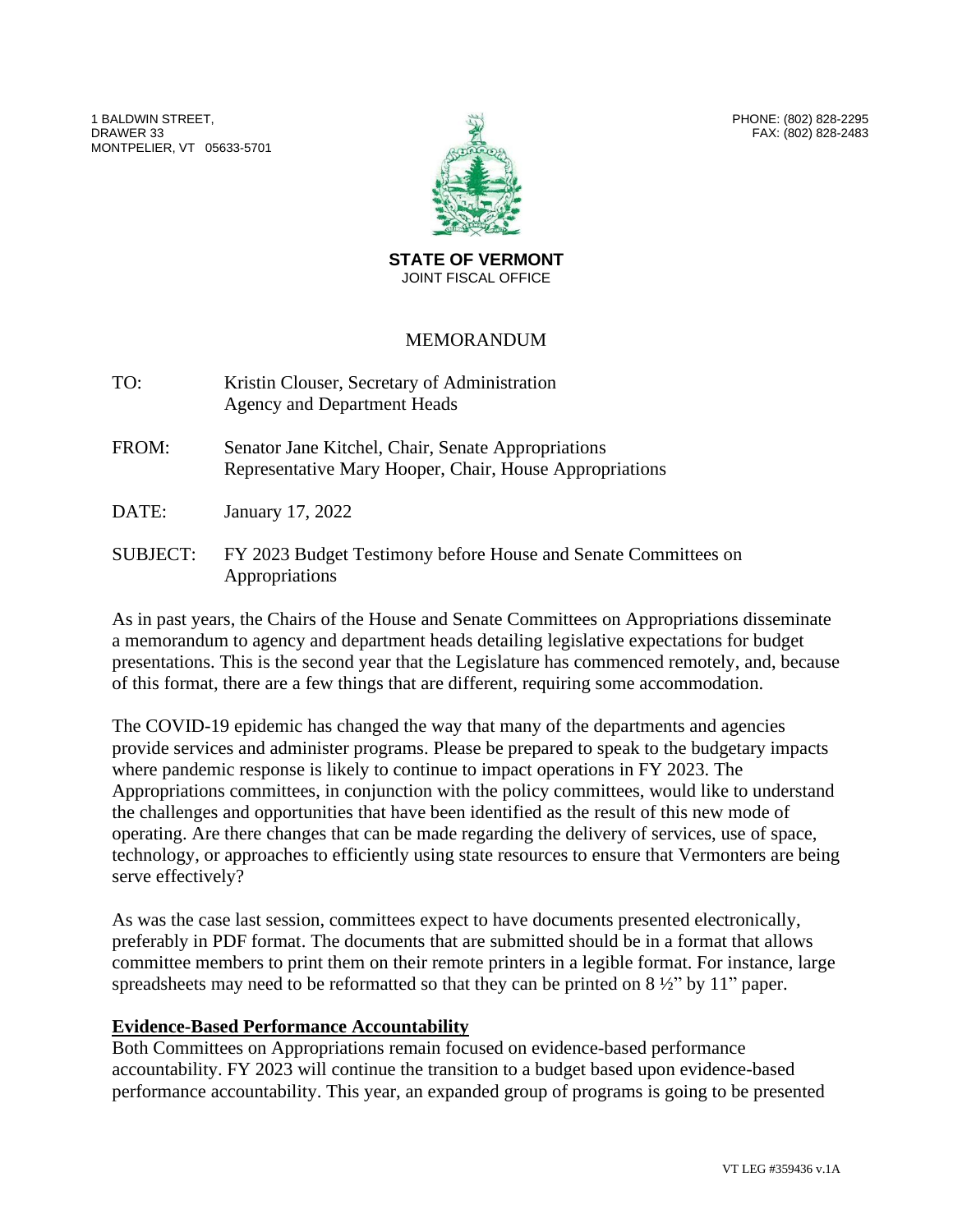in the above-mentioned format. We hope that these departments will help with the transition of the entire budget to the new format in coming years. The plan is to expand further the number of evidence-based performance accountability budget programs in FY 2024, moving toward the goal of having all programs in this format in subsequent years. We hope that you share our belief that this approach will support sound policy making and resource allocation for the State, as well as help to demystify the budget process for the public. The goal is for State leaders, managers, staff, and the public to understand both on what and how public funds are spent in the budget and whether these expenditures are leading to the intended result.

The two appropriations committees intend to continue the level of focus on programs and performance accountability. In addition, House policy committees will be requesting this information to enable them to have a stronger role in the budget decision-making process. Please include a summary sheet with your budget documentation that responds to the following three questions, the same that were asked last year.

- 1. How much did we do?
- 2. How well did we do it?
- 3. Is anyone better off?

**HUMAN SERVICES - SPECIFIC REQUEST –** Both committees would like more longitudinal data about the populations enrolled and services provided by the programs that we fund. This includes recent caseload trends and characteristics such as age, income and employment, acuity of need, types of services provided, such as case management, type of workforce participation, and/or other relevant data for factors that relate to program cost and outcome.

## **DOCUMENTATION**

The commissioner or director of each department should present budget testimony which is brief, concise, and leaves sufficient time for questions and discussion. Budget testimony and support materials should relate to the Governor's recommended budgets.

Both Committees on Appropriations have been assigned iPads and most members will be accessing the budget documents electronically. In order to facilitate committee use of iPads, please submit all budget materials electronically at least five days prior to your scheduled testimony to both the House and Senate Committees on Appropriations through Theresa UttonJerman [tutton@leg.state.vt.us](mailto:tutton@leg.state.vt.us) and Chrissy Gilhuly [cgilhuly@leg.state.vt.us.](mailto:cgilhuly@leg.state.vt.us) It would be helpful if you could copy Maria Belliveau for House documents, [mbelliveau@leg.state.vt.us,](mailto:mbelliveau@leg.state.vt.us) and Stephanie Barrett for Senate documents, [sbarrett@leg.state.vt.us.](mailto:sbarrett@leg.state.vt.us) Please submit your documents as attachments to an e-mail in PDF.

Additionally, please combine each budget component from the Vantage System as one attachment, i.e., all budget details, all budget rollups, narrative, etc. and ensure that all pages run either landscape or portrait to avoid committee members having to read the documents sideways. You may need to attach several documents to one e-mail and/or you may need to send more than one e-mail. If you send more than one attachment or e-mail please make sure that you label the attachments to indicate how many we will be receiving, 1 of 2…in the subject line. We can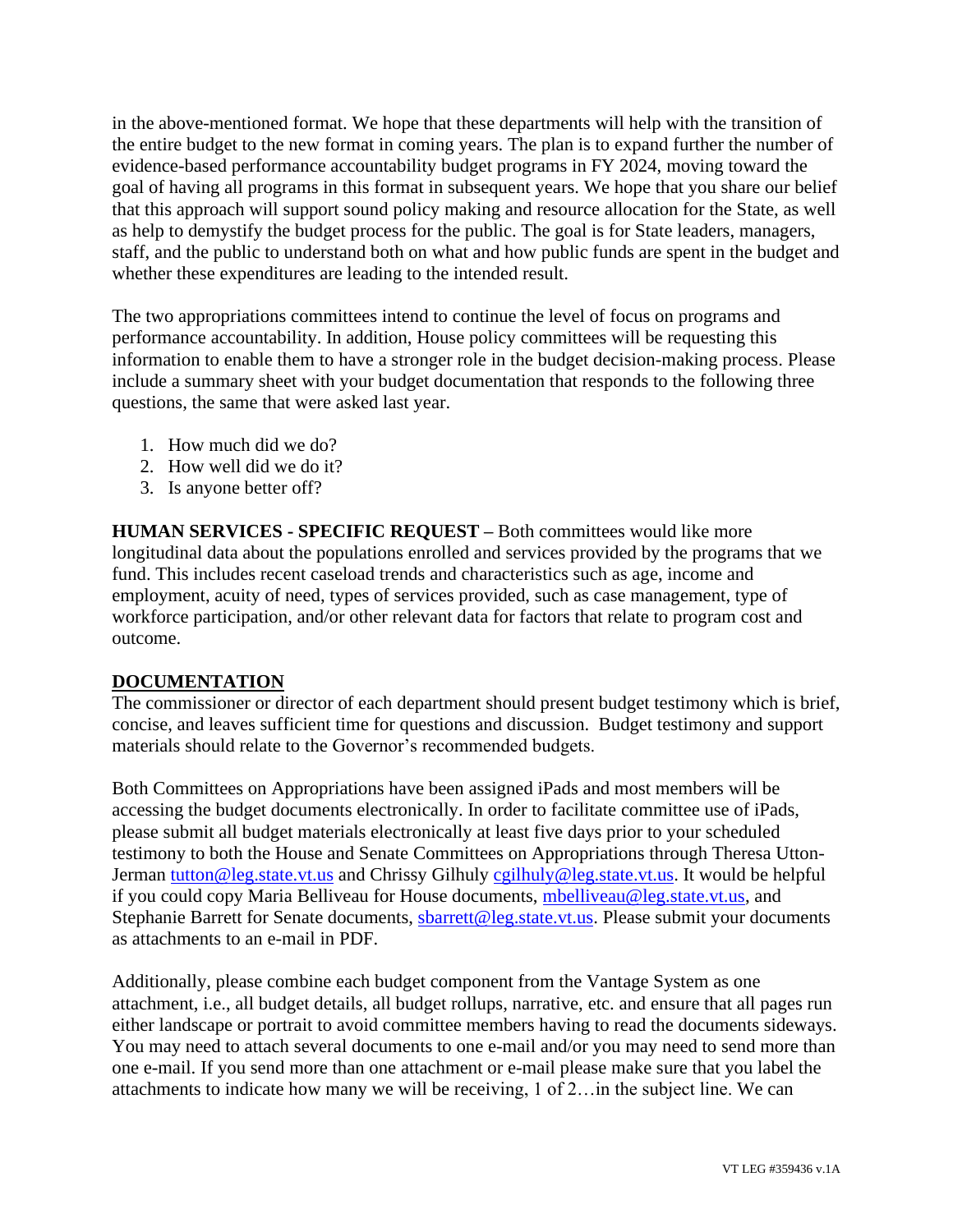accept Excel spreadsheet if needed but please make sure the print setting is correct for your presentation.

The pre-submitted budget documents will be posted on the Joint Fiscal Office website and the committees' webpage. While testifying before the House and Senate Committee on Appropriations, your budget documents may be presented on the Zoom screen for all to see.

**Point Person -** The Committees on Appropriations delegate responsibilities for specific areas of the budget to individual committee members, or subcommittees, to obtain detailed information that they use when making recommendations to the committee as-a-whole during the mark-up process. Department heads will be asked to meet, or correspond by e-mail or telephone, with the appropriate committee member to answer specific questions. Additional follow-up information requests made by a committee member should be provided within one week, whenever possible. Please submit a copy of any follow-up documents to the relevant staff person in a timely manner so that they are added to the committees' permanent budget file.

**Vantage Budget System Reports -** Please include PDF versions of the budget system reports with your submission.

**Crosswalk Spreadsheet (i. e. the ups and downs) -** Please provide a brief update on the significant changes or initiatives between FY 2022 and the FY 2023 appropriation request.

Section numbers corresponding with the budget should be included on the far left of each crosswalk. This will enable members to quickly and accurately identify what section of the budget the numbers relate to.

**Federal Funding -** Please identify federal funding sources that are or are likely to be reduced or eliminated in FY 2023 based upon the information that you have at this point in the process. Additionally, please include detail on any significant change in federal funding, including information about the size and duration of federal grants that are included in the budgets. If there is a major initiative funded with federal funds, the committees would like to know the funding plan for the initiative once the federal funds are no longer available.

**Federal State Fiscal Recovery Funds (SFR)** - The FY 2023 budget will likely include federal SFR funds. Please include a description of what the SFR funds will be used for in the budget narrative.

**Impact on Vermonters – Equity Impact Analysis -** The committees request a brief statement describing what the impacts are of changes in funding. Please include information regarding what populations are affected and to what extent, any cost-sharing requirement or any cost shifting, any impact on waiting lists or other programs, and any offsets or alternatives that may mitigate the impacts. Per the budget instructions, please provide the equity impact analysis.

**Position Changes and Vacancy Savings** – The committees would like to understand how services provided by each department will be impacted by any budgeted vacancy savings target, and any position reductions or increases included in the proposed budget.